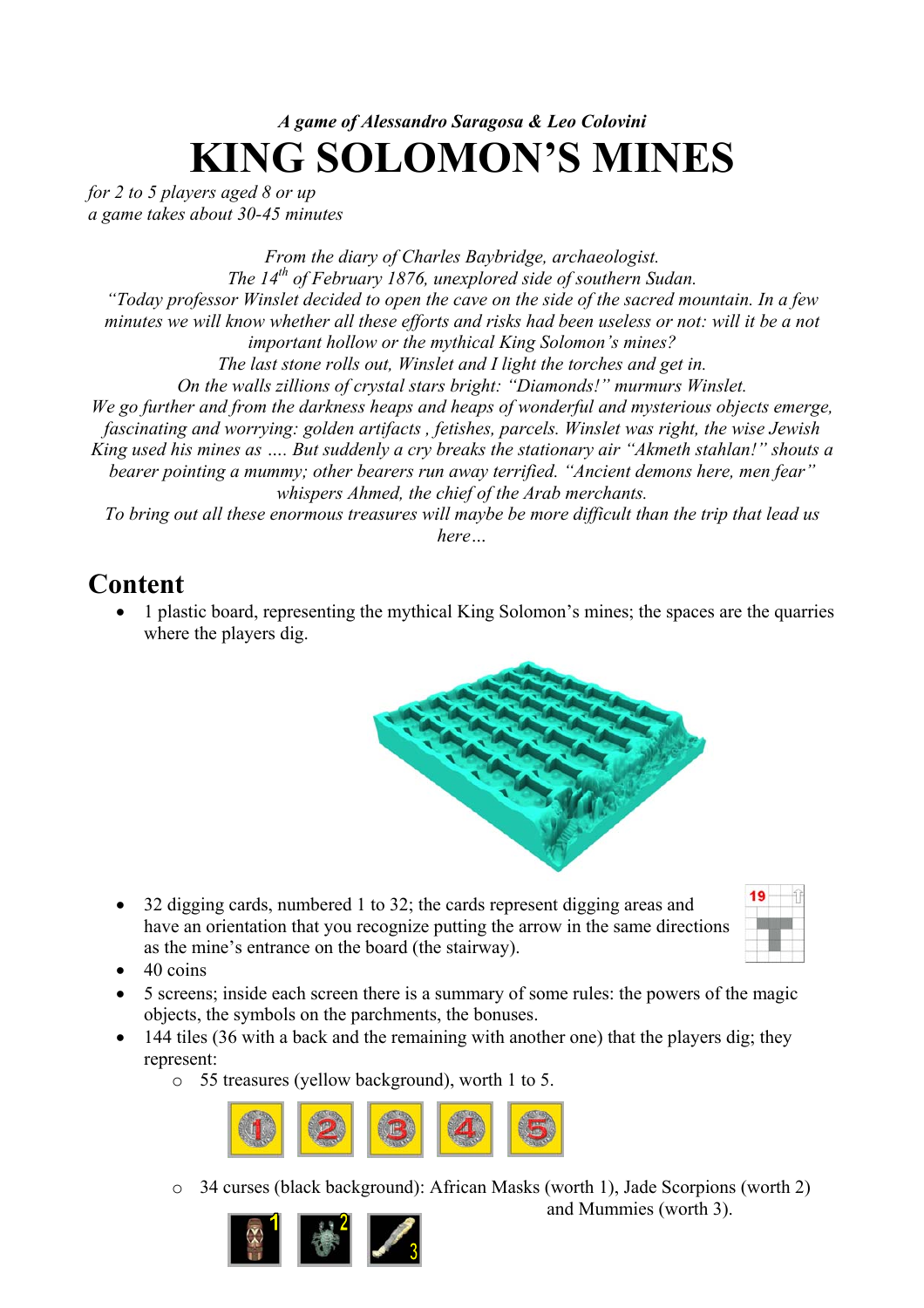o 38 Knowledge Parchments (white background): there are 4 kind of parchments, distinguished by 4 different symbols.



o 17 magic objects (light blue background); there are 4 kind of objects, each with a



different power: Queen Sheba's Mirror, Samson's hair amulet, flying carpet, Solomon's seal.

• The rules

General illustrations with all the definitive components

# **Preparation**

• Put all the tiles face down on the table, divide them accordingly with the back and mix separately the 2 groups. First you arrange the bigger group (white back): you pile up randomly 3 of these tiles at a time and place each pile face up in a quarry of the board. Then you add randomly one tile of the smaller group (grey back) face up in each quarry of the board. At the end you have 4 tiles face up in each quarry.

Illustration of the board filled with the tiles

- Each player is given a screen, which he opens before him: here he can keep all his stuff secretly.
- Each player is given 10 coins (8 if you play in 5)
- Shuffle the digging cards and distribute face down:
	- o playing in 2: 12 cards each
	- o playing in 3: 8 cards each
	- o playing in 4: 6 cards each
	- o playing in 5: 5 cards each

The remaining cards are discarded from the game, keeping them face down. We strongly suggest to always keep your cards in the correct orientation!

# **The game**

The game consists in as many turns as the digging cards distributed to the players (12 turns in 2, 8 turns in 3 and so on).

- Each turn has 2 phases:
	- 1) the choice of the digging card
	- 2) the digging

### **1) the choice of the digging card**

Each player chooses secretly one of his digging cards and put it face down beside the board. When all the players are ready, the cards are turned face up.

The numbers on the cards determine the playing order in the following digging phase: the player with the lowest number will play first, the one with the second lowest number will play second and so on.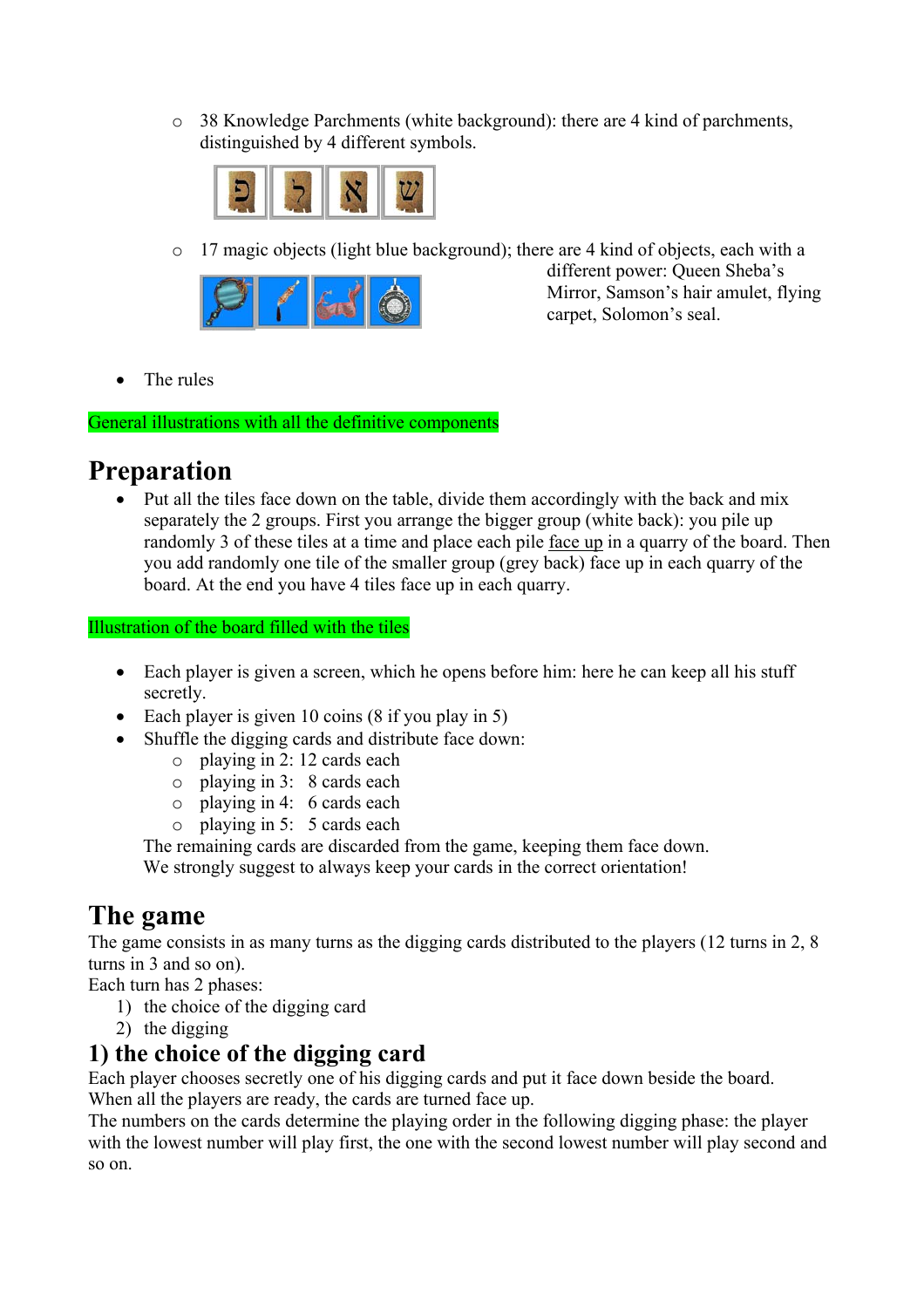### **2) the digging**

Digging means taking the topmost tiles from the quarries on the board accordingly with the shape shown on the digging card; as there are 4 tiles piled up in each quarry, you can dig in one of the 4 different levels.



In the illustration you can see tiles at different levels *(the real illustration*) should show all 4 levels).

You dig in turn, starting from the player who entered the card with the lowest number and then going up with the numbers.

When in turn, you dig, respecting the following rules:

- you dig accordingly with the shape shown on the card (which has to be correctly oriented); this shape can be anywhere on the board: in other words you can dig any group of tiles which form on the board the same shape represented on the card;
- all the tiles you take have to be at the same level:
- vou must take all the tiles included in your shape.

#### Illustrations with some digging examples

You are not forced to dig; if you can't dig (for example you can't find on the board a group of tiles with the correct shape at the same level) or if you don't want to dig (for example you think it is not convenient for you), simply you don't dig and discard your card.

Attention: you can never dig in an empty quarry, so an empty quarry can never be part of a digging area.

#### **Moving the tiles before digging**

Before digging you are allowed to make some movements, in order to realize a more convenient digging area. Each movement consists in taking the topmost tile of a quarry and move it atop an adjacent quarry (vertically, horizontally or diagonally); a tile can be moved to the same level or to a lower level, but can never be moved to an higher level (never move uphill!)

You can make as many movements as you like, with the same tile or with different tiles, but each movement has to be paid at the end of the turn (see ahead "Paying movements and curses"). When you finish your movements, if you like, you can dig, that is you indicate to your opponents the area you are about to dig (a number of quarries matching the figure on the digging card) and collect the topmost tile in each of these quarry.



*In the figure the central tile could be moved on the spaces indicated by the arrows. It cannot be moved on the other spaces because it's not allowed to move uphill. Note that you can move at the same level (A) or in a lower level (B) or even on a empty quarry (C).*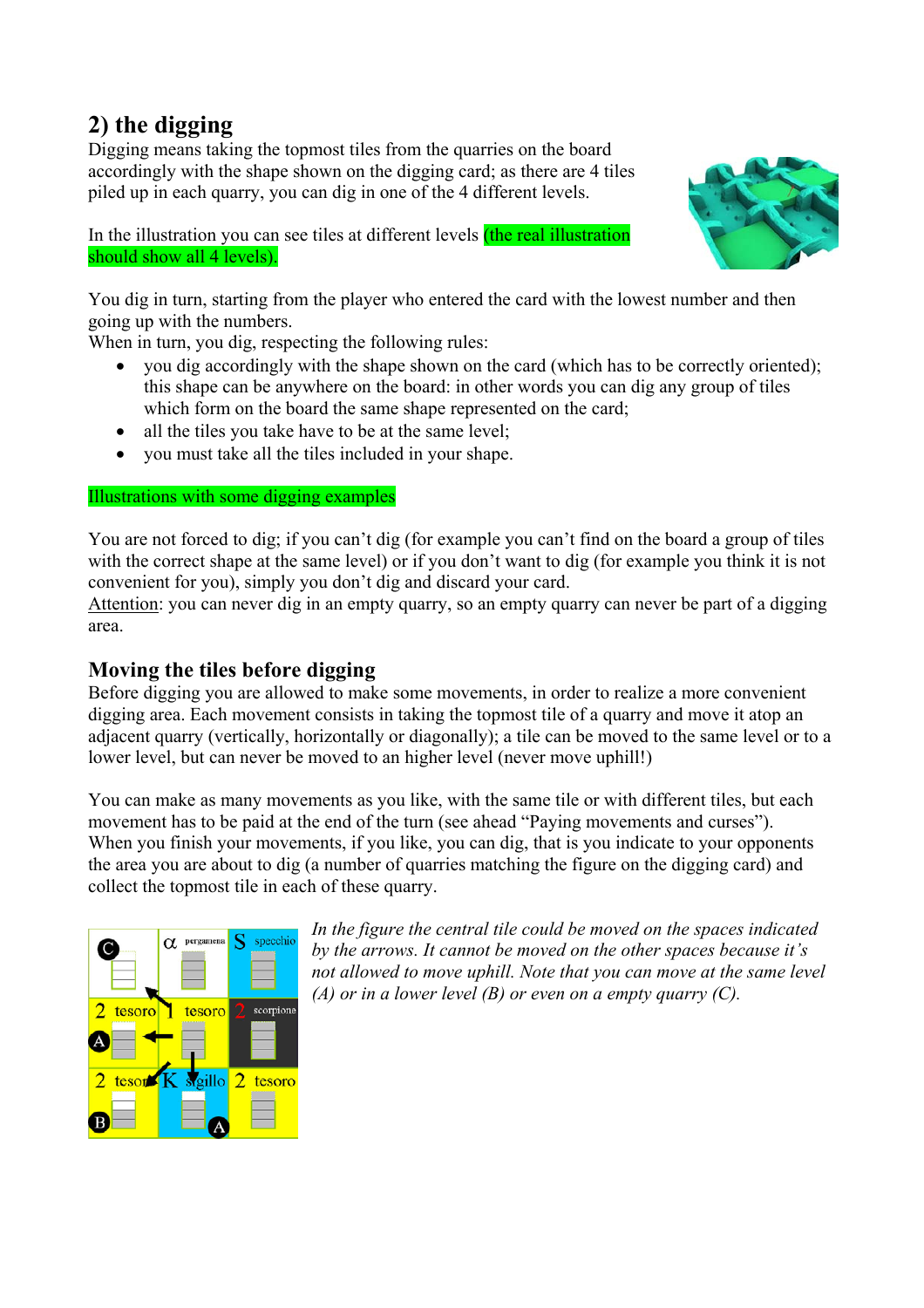#### **The tiles**

The tiles you collect are seen by all the players (they are all face up), but as soon as you put them behind your screen, nobody will see them again.

Let's see the meaning of the different tiles, so you can decide which ones you prefer to dig.

**Treasure-tiles.** All these tiles have a yellow background and represent treasures, which are worth 1 to 5 coins (accordingly with the number on the tile). In other words the treasures are "money", as well as the coins you get at the beginning of the game; for example a treasure worth 3 corresponds to 3 coins. During the game you can spend your money for payments (see ahead "paying movements and curses") and at the end of the game all your money (treasure and coins you still have), will be counted as victory points.



**Curse-tiles**. All these tiles have a black background and represent curses it happens to meet while you are digging. And the curses cause accidents, escapes of diggers and other problems which cost you money to be solved; in other words when you collect a curse-tile you have to pay for it accordingly with the value written on the tile (see ahead "paying movements and curses"). These tiles are kept behind your screen as well as the other tiles (see ahead "end of the game").



**Parchment-tiles**. All these tiles have a white background and represent 4 different parchments,  $\delta$  with 4 different symbols; the single tile is worth nothing, but if you have the whole collection of the

4 parchments with 4 different symbols, you reach the knowledge (see ahead "end of the game").



**Magic-tiles.** All these tiles have a light-blue background and represent the magic objects, which are legendary and very precious and give to the owners strong advantages. When in turn, a player can spend a magic tile (collected in a previous turn) to perform a special actions, which normally is not allowed; the used tile is then discarded.

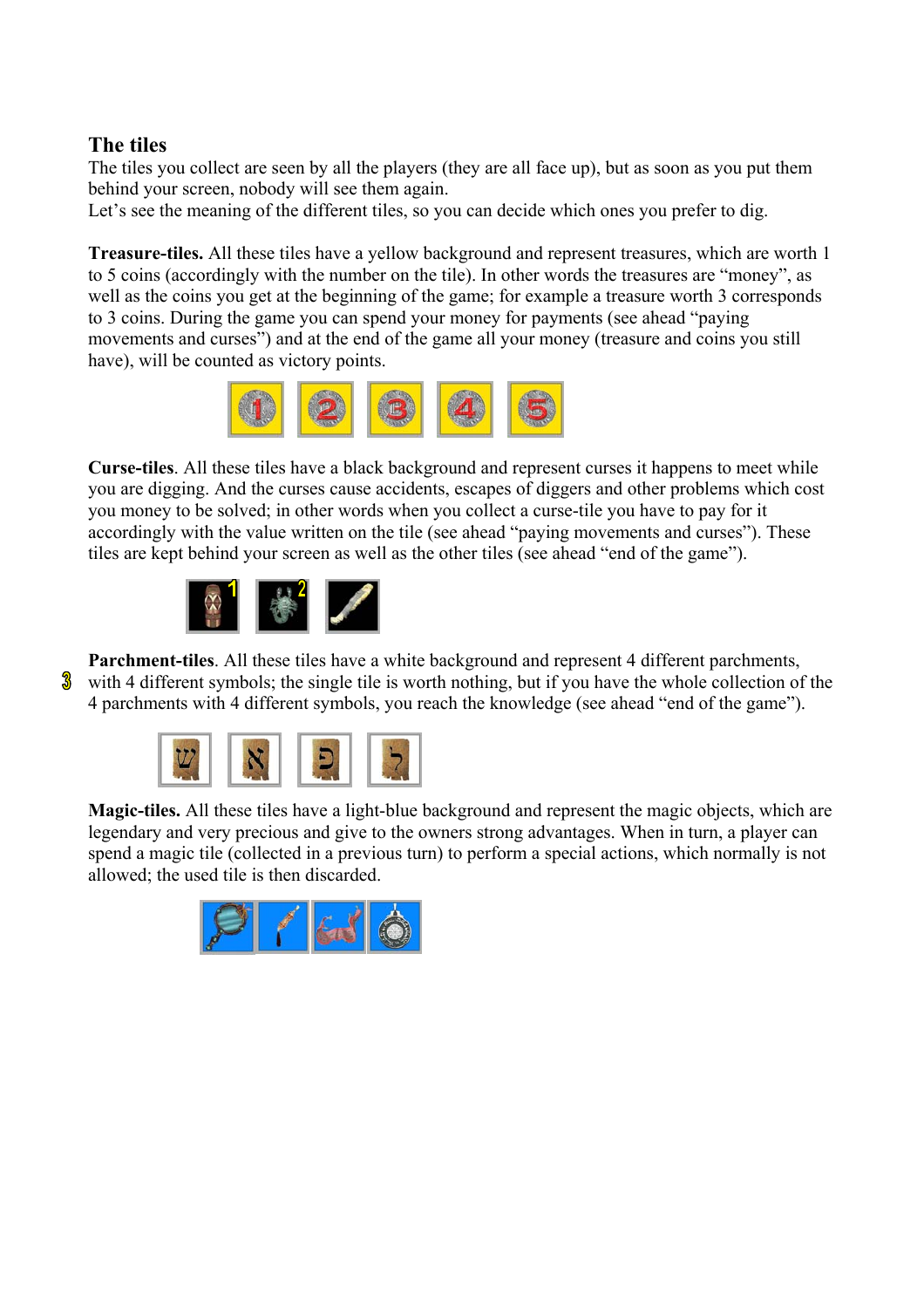The following are the 4 magic objects and the respective powers:



• *Queen Sheba's Mirror*: using this tile you are allowed to orient the digging card as you prefer;

*In the first illustration you can see a possible digging area matching the digging card. It's not really a good area because it includes only a parchment and 3 curses.* 

*Using the mirror, you are allowed to orient the digging card as you prefer; for example you can choose the much better digging area indicated in this second illustration.* 

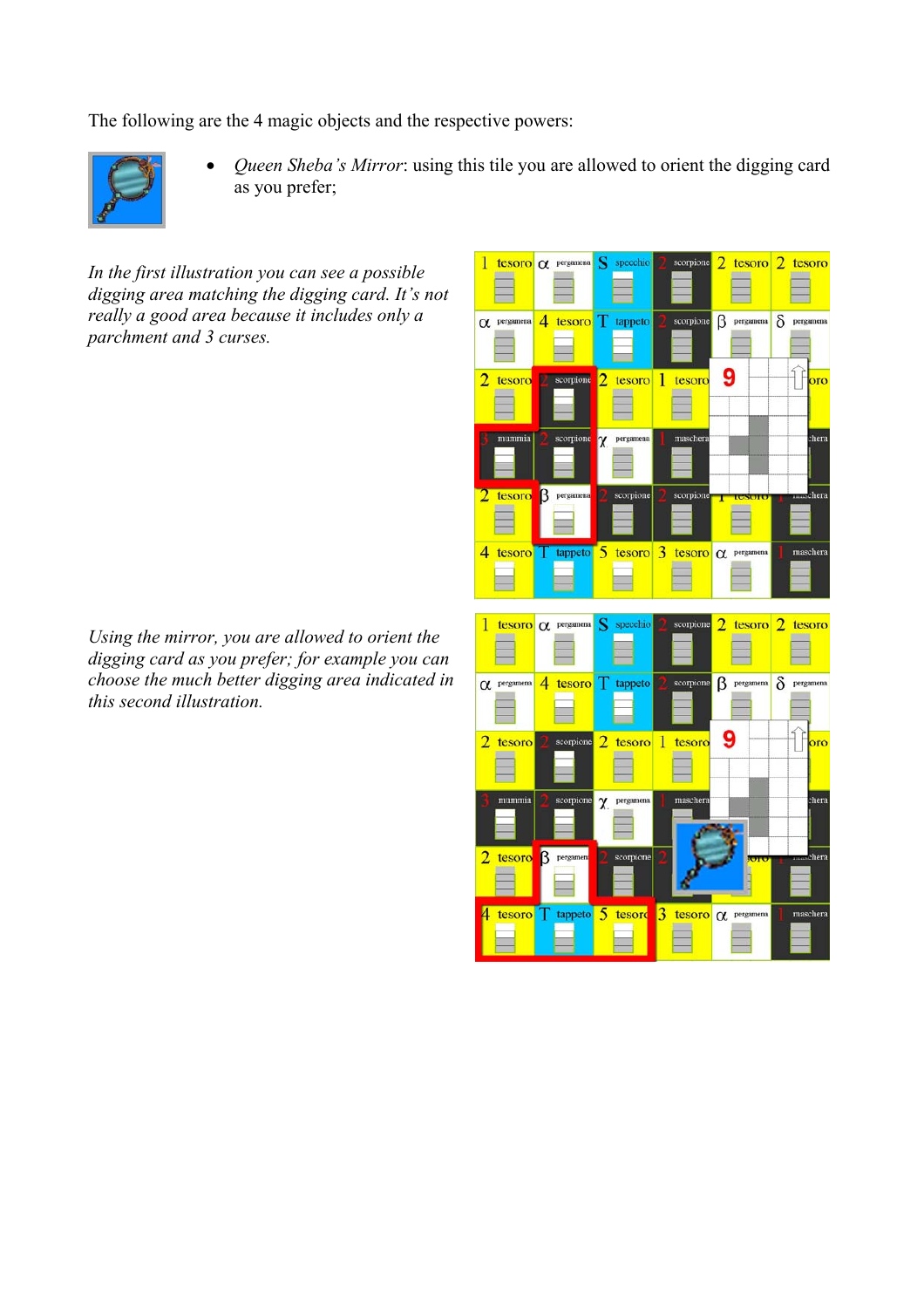

• *Flying carpet*: using this tile you are allowed to dig in different levels (but accordingly with the shape of the digging area and never in an empty quarry).

*Starting from the situation of the previous example, entering the flying carpet instead of the Queen Sheba's mirror, it is possible to dig tiles from different levels.* 

*The red-stricken area is an example of a good digging area composed by tiles in different levels.* 



• *Solomon's seal***:** using this tile you are allowed not to respect the digging shape; in other words, you can use any shape you like with the same number of quarries represented in your digging card; all the quarries have to be connected (either vertically or horizontally or diagonally) and obviously have to be in the same level.

|                          | n k |  |
|--------------------------|-----|--|
| ٠                        | ł   |  |
| ī<br>n L<br>٠            |     |  |
| ٦<br>T.<br>i.<br>j.<br>. |     |  |
| <b>Service</b><br>.      |     |  |
|                          |     |  |

*For example it's your turn, you have the card number 32 (on the left) and the situation of the board is the one in the figure.* 

*There aren't 6 tiles at the same level matching the card's shape, so if you want to dig you would be forced to make lot of expensive movements. If you have the Solomon's seal, and you play it, you can modify the shape of your card as you like. For example you could dig the 6 tiles as in the figure, collecting 4 different parchments, a 5 points treasure and a Sheba's mirror.*





• *Samson's hair amulet***:** using this tile you are protected against the curses, so you don't have to pay for the curses you are digging in that very turn;

You are also allowed to spend 2 or more magic tiles in the same turn, combining the powers; for example you use both the Samson's hair necklace and the Flying carpet, you can dig in different levels and not to pay for the curse tiles you are collecting as well.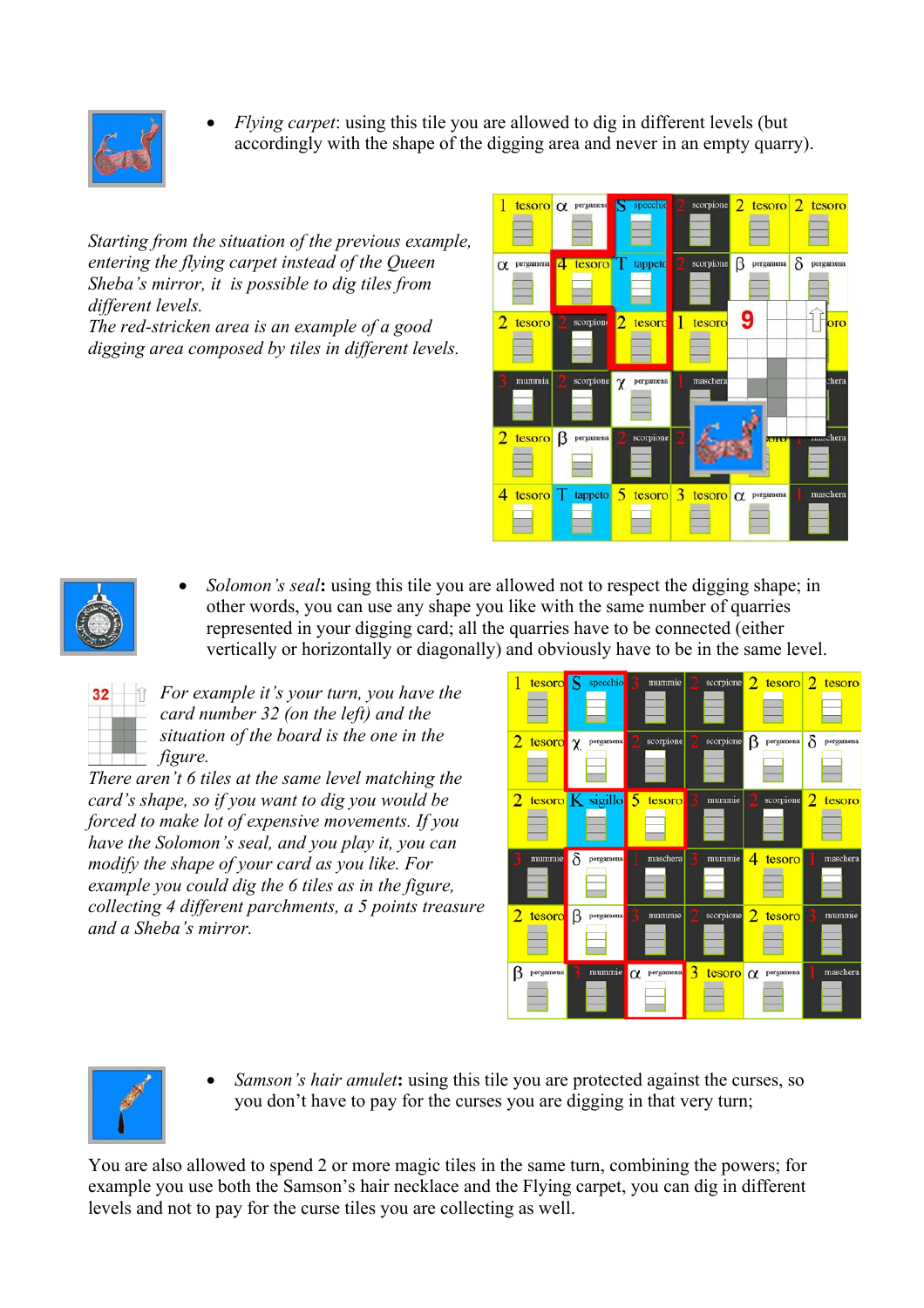#### **Paying movements and curses**

After digging, the player in turn has to pay the movements he eventually did before digging and the curses he eventually collected (Important: movements have to be paid even if after the movements the player decided not to dig). The player adds up the number of movements he accomplished and the value of the collected curses (that is, the number  $-1$  to  $3$  – written on the tile); the total has to be paid using treasures and or coins; you can't dig if you have not enough coins/treasures to pay but you can also pay with the just dig treasures. If you pay with a tile with a bigger value, you can take back the change (in coins or smaller tiles). All the tiles (and coins) you use for payments are discarded beside the board, as well as the used digging cards.



*Example: the player in turn has the digging card number 15. He would like to collect parchment* β *and* δ*, therefore he decided to make 3 movements in order to prepare a digging area with tiles at the same level. He moves as shown in the first* 



*figure obtaining the result shown in the second one. The first movement was lucky because the tile under the moved one is a 5 points treasure, the* 



*other movement isn't so lucky because a 2 points scorpion is revealed. Anyway the player decides to dig in any case. He collects the 5 tiles, stricken in red, 2 treasures, 2 parchments and a Jade Scorpion. Now he has to pay his digging, 3 points for the movements and 2 for the scorpion, 5 points in total.* 

Illegal moves: If you move the tiles and dig and then you realize you don't have enough treasures/coins to pay, this is illegal. In this case you pay nothing, but the tiles you've collected are randomly distributed to your opponents (you put the tiles face down and they pick one randomly and then they show to everybody). If there are more tile than opponents, the redundant ones are discarded; if there are more opponents than tiles, you add the lacking tiles choosing among the ones you've collected in the previous turns.

#### **End of the game**

When all the distributed digging cards have been used, the game is over and you add up:

- the number of your coins;
- the value of your treasure tiles;
- 10 points for each collection of 4 different parchment-tiles, if you have any;
- the bonus for the biggest curse-tiles collection. Those damned objects have in fact a great archeological value, so at the end of the game the player who has the biggest collection will get an huge 24 victory points bonus and the player who has the second biggest collection will get a 12 victory points bonus. To measure the collection you simply add up the values written on your curse-tiles; in case of a tie you share the bonus. Exception**:** if the second biggest collection doesn't reach half of the value of the biggest one, it doesn't get the 12 points bonus. For example if the first is worth 29 and the second 13, the player with the first gets 24 victory points and the player with the second gets nothing.